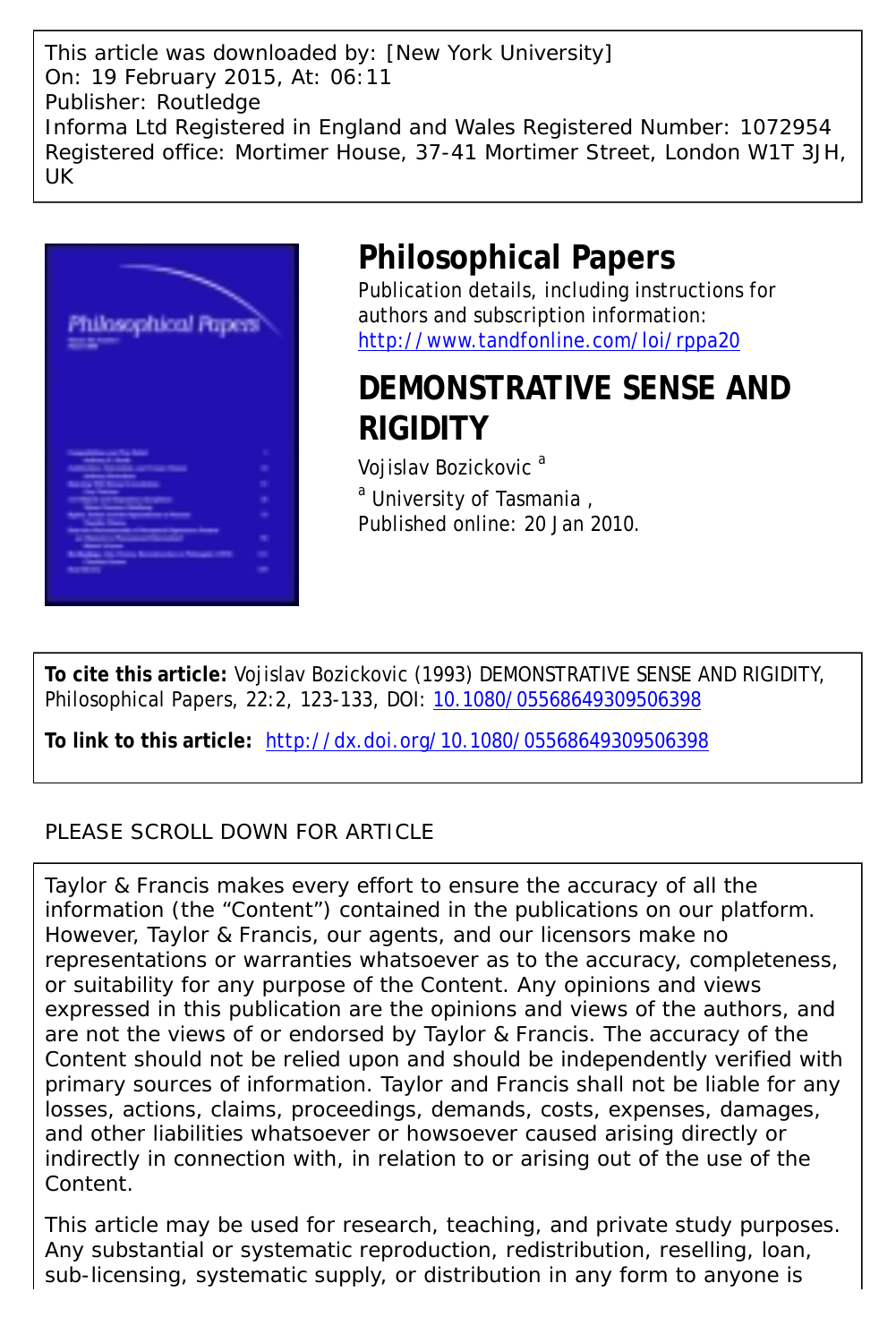expressly forbidden. Terms & Conditions of access and use can be found at <http://www.tandfonline.com/page/terms-and-conditions>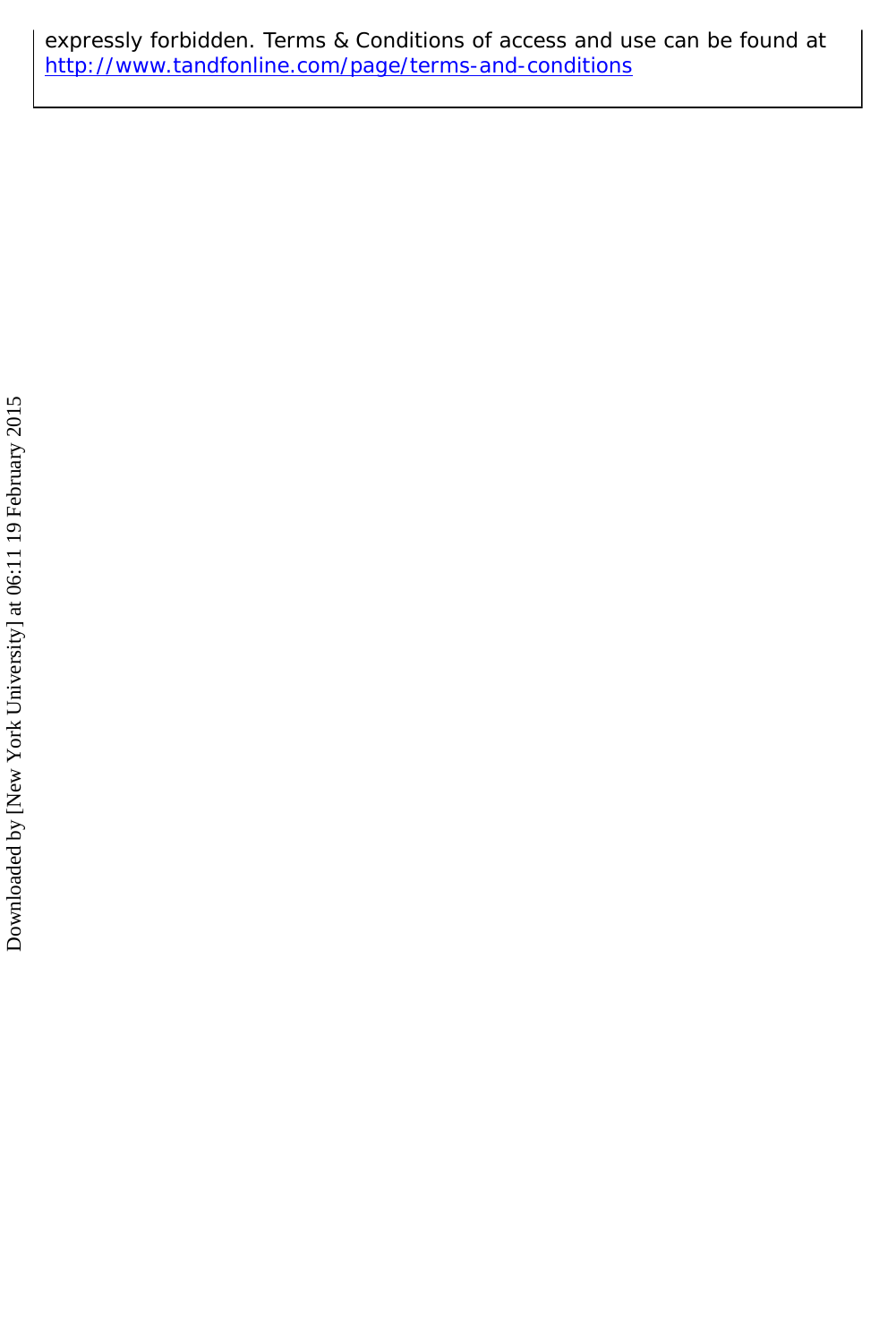## DEMONSTRATIVE SENSE *AND* RIGIDITY

Vojislav Bozickovic University of Tasmania

It is often thought that endowing a demonstrative with a Fregean sense leaves no room for maintaining that it is also a rigid designator. In addition, some philosophers claim that indexicals – surely the paradigms of singular reference - pose a serious threat to the Fregean sense/ reference approach as they do not comply with the view that singular terms have Fregean senses.

In this paper I argue that neither of these is true. As the main goal of the ensuing discussion is to provide a general structure of a feasible position, my investigation is limited to demonstrative terms only, though I believe that the basic tenets of this paper also hold for some other indexicals. The heuristic device that I exploit in this paper is the same one that led Frege to argue that proper names have senses: namely, the paradox, or puzzle, of identity. In the present case, though, this paradox is couched in terms of identity statements containing demonstratives, be they of different types or just different tokens of the same demonstrative.

The use of a demonstrative that I am concerned with is the so-called deictical one. By this I mean, in accordance with usual terminology, a demonstrative expression such as 'this' and 'that' (or 'this F', 'that F', etc.) which has the function of drawing attention to an object, event, process, etc., and is normally accompanied by some paralinguistic act on the part of the speaker.'

I

As far as deictical demonstratives are concerned, the paradox of identity can be presented in the following way. Regarding a certain ship? the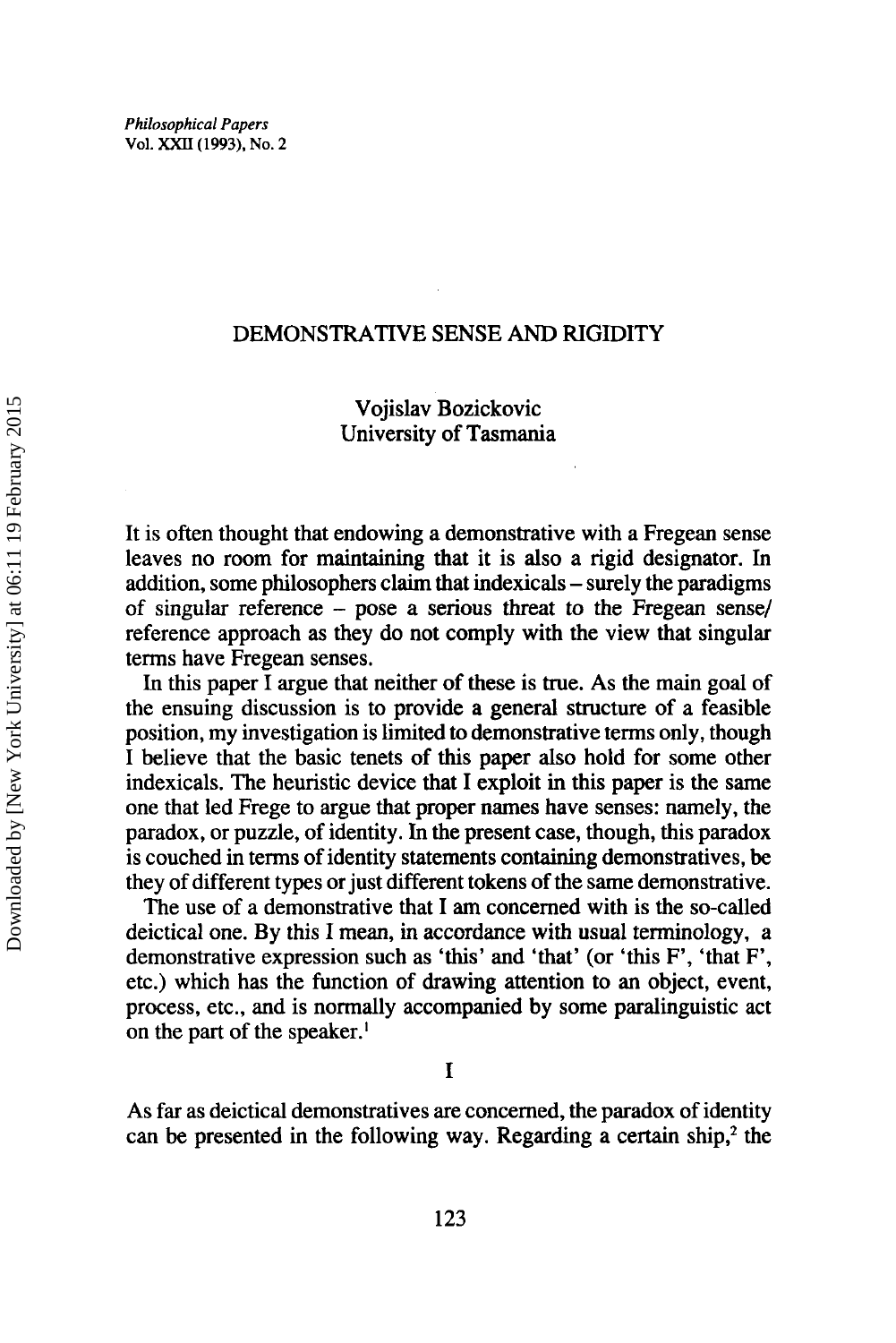sentence 'This ship is identical with this ship', uttered in such a way that the first token of the enclosed demonstrative refers to the ship via its bow, while its second token refers to it via its stern, may be informative (though it need not be) in cases in which, say, the ship's middle is obscured by another object. The obvious explanation is that the informativeness of such an utterance is the result of two different ways in which the same object can be presented to the subject who is perceiving it. As Evans would say, the informativeness of such a sentence stems from two different particular ways of thinking of the object.<sup>3</sup> In fact, it is highly intelligible to assume that whenever an object is singled out in the way required by the correct use of a deictical demonstrative, i.e., perceptually, it is given to us in some particular way, which amounts to the plausible view that there is no such thing as bare knowledge of the referent of a demonstrative.<sup>4</sup> This is to say that the perceptual discrimination of such an object always involves some conceptual elements, though the discriminating subject need not be aware of them.

This accords with Frege's claim that the sense of an expression is the mode of presentation of the expression's referent (1980, p. 57). However, Frege also saw the sense of an expression as what is grasped by everybody who is sufficiently familiar with the language, i.e., who understands it.<sup>5</sup> In other words, Frege had two conceptions of sense which, as far as deictical demonstratives are concerned, exclude each other. According to the first conception, the sense of a demonstrative shifts with the shift of the demonstrative's referent. One way to illustrate this is provided by those cases in which two different tokens of the same demonstrative type which in fact refer to the same ship through two different parts of that ship are believed to refer to two different ships. Another way of illustrating this can be derived from Frege's cursory remarks about indexicals (1977, pp.10-11; 1979, pp.134-5) which suggest that the sense of, e.g., the demonstrative 'this' in the sentence 'This is a beautiful day' shifts with the day of utterance. According to the second conception of sense which is found in Frege  $-$  as that which is grasped by everybody who is familiar with the language – the sense of a demonstrative is the same on all occasions of its use, corresponding thus to what is nowadays called its linguistic meaning.

That demonstratives have linguistic meaning, i.e., that there is something invariable that we grasp when we learn how to use them, can hardly be disputed. However, the linguistic meaning of a demonstrative is incapable of solving the aforementioned paradox of identity. For the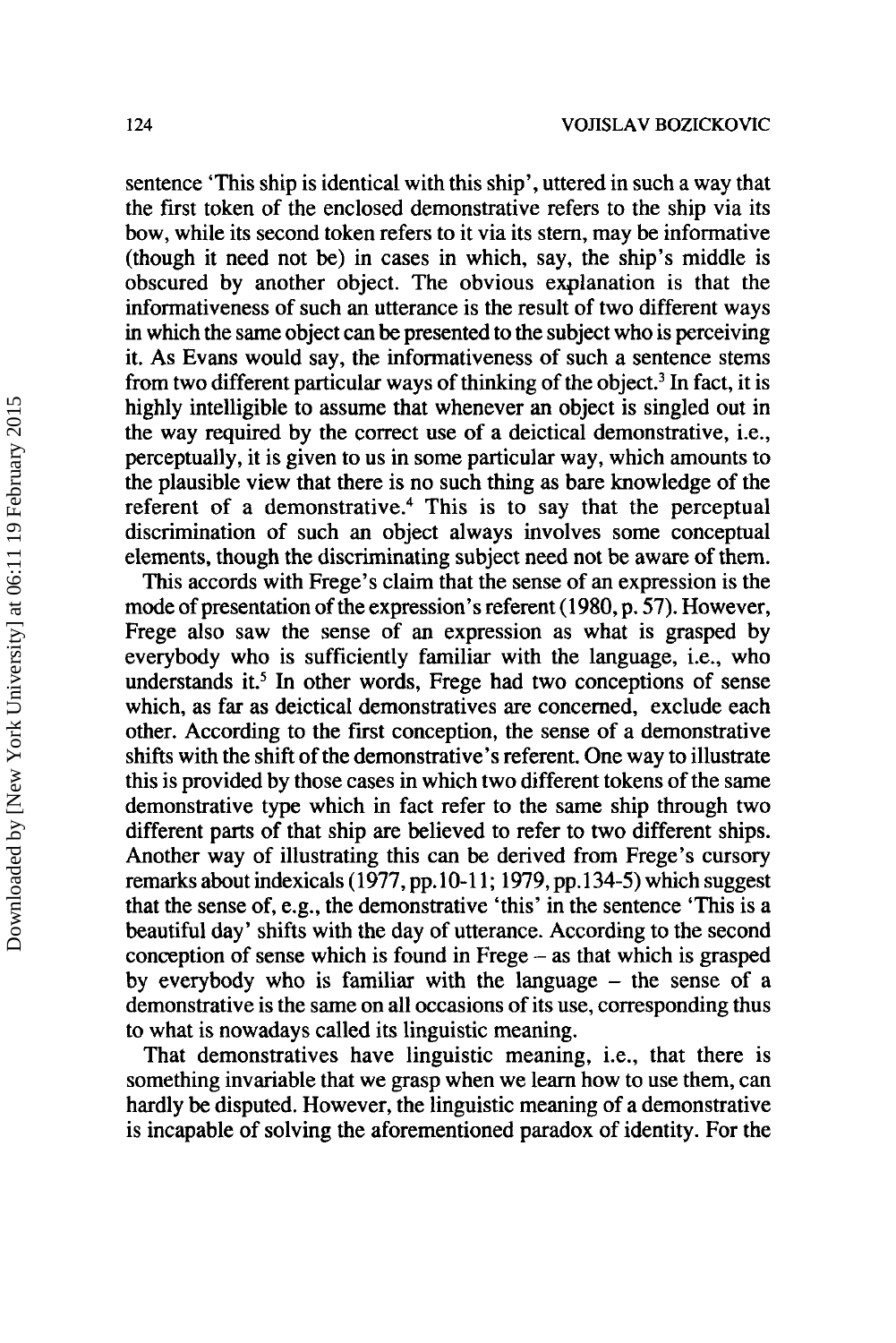linguistic meanings of the two occurrences of the given demonstrative in the sentence 'This ship is identical with this ship' are the same, so that if sense and linguistic meaning were the same, the senses of both occurrences of the demonstrative would be the same. As a result of this, these senses would be incapable of accounting for the informativeness of this sentence.

Furthermore, when we consider the kind of sense, i.e., Thought, which, according to this conception, the sentence itself would have, we are led to the following conclusion. On a par with the senses of its constituents, the sense of the whole sentence, i.e, the Thought it expresses, would be the same on all occasions of its use. Now, as a result of the sameness and difference, respectively, of the referents of the two occurrences of the enclosed demonstrative, such a sentence would on some occasions be true, on others false. From a Fregean perspective this would, however, yield the fatal result that the same Thought is both true and false. That is, the Thought which on this view the sentence 'This is a beautiful day' would express would be true when it is uttered on, say, a sunny day and false if the day in question is rainy and miserable.

This brief discussion illustrates that the linguistic meaning of a demonstrative cannot be its sense. It thus leaves us with the mode of presentation associated with a demonstrative as its *bona fide* sense. That is, unlike its linguistic meaning, the mode of presentation associated with a deictical demonstrative fulfils the role that a Fregean sense is expected to fulfil.<sup>6</sup> As far as deictical demonstratives are concerned, this also renders groundless the claim that indexicals do not comply with the view that singular terms have senses, mentioned above. This claim whose most prominent proponent is  $Perry - rests$  on the mistaken assumption that the linguistic meaning of an indexical is the only candidate for its sense. I shall now turn to a refutation of the other anti-Fregean claim stated above  $-$  the claim that if a singular term is a rigid designator it cannot also have a Fregean sense.

### **I1**

It is commonly assumed that deictical demonstratives and indexicals in general are rigid designators. However, Kaplan argues that their rigidity leaves no room for a Fregean sense.<sup>7</sup> I will argue that the conception of sense as the mode of presentation is consonant with the thesis of rigid designation, provided it is not subjected to the restriction imposed on it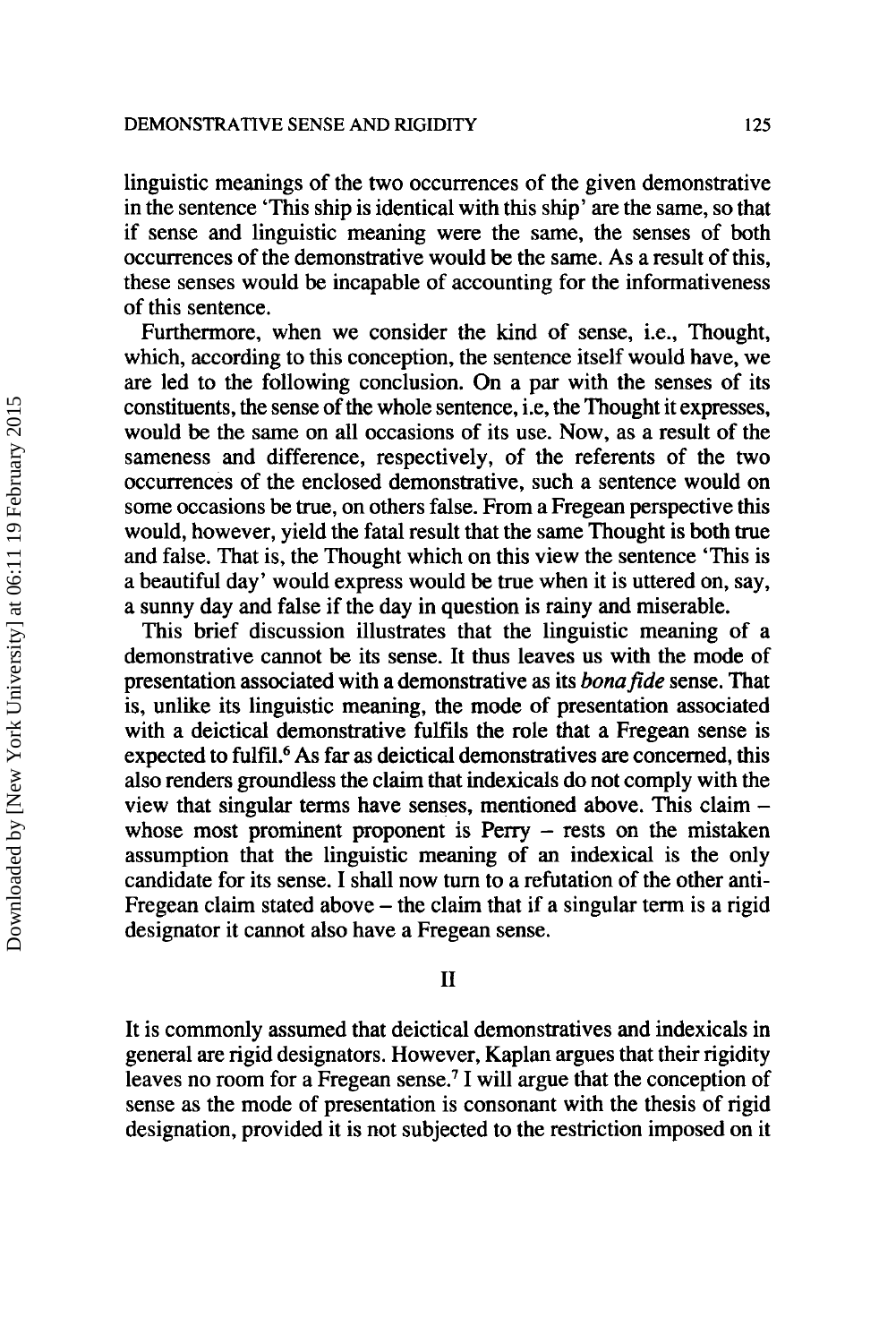by Kaplan. As will be shown, this restriction on rigid designation stems from the view held by Kaplan  $-$  as well as by Donnellan (1974) and Perry  $(1977)$  – that the referent of a singular term is itself a component of the proposition expressed by the sentence as a whole. That this view is unintelligible will become clear in due course.

**As** is well-known, the thesis of rigid designation was introduced by Kripke, who characterises it in the following way:

A designator *d* of an object *x* is *rigid,* if it designates *x* with respect to all possible worlds where *x* exists and *never designates an object other than x with respect to any possible world.8* 

Regarding the notion of a possible world Kripke says:

**A** possible world is *given by the descriptive conditions we associate with it* . . . 'Possible worlds' are *stipulated,* not *discovered* by powerful telescopes. (1980, p. **44)** 

**A** little bit later (with respect to Nixon's winning the election) he says:

We just say 'suppose this man had lost'. It is *given* that the possible world contains *this man,* and that in that world, he had lost. There may be a problem about what intuitions about possibility come to. But, if we have such an intuition about the possibility of *that (this man's* electoral loss), then it is about the possibility of *that.* It need not be identified with the possibility of a man looking like such and such, or holding such and such political views, or otherwise qualitatively described, having lost. We can point to the *man,* and ask what might have happened to *him,* had events been different. (1980, pp. 45-6)

This is to say that, as regards our use of deictical demonstratives, possible worlds are stipulated in such a way that the object we take to be the referent of a demonstrative (token) in the so-called actual world is also its counterfactual referent, i.e., its referent with respect to other possible worlds; or, in terms of the foregoing definition, deictical demonstratives designate rigidly. Let us see now how the account of sense as the mode of presentation relates to the outlined claim that demonstratives are rigid designators.

The fact that a certain object is given to us under a particular mode of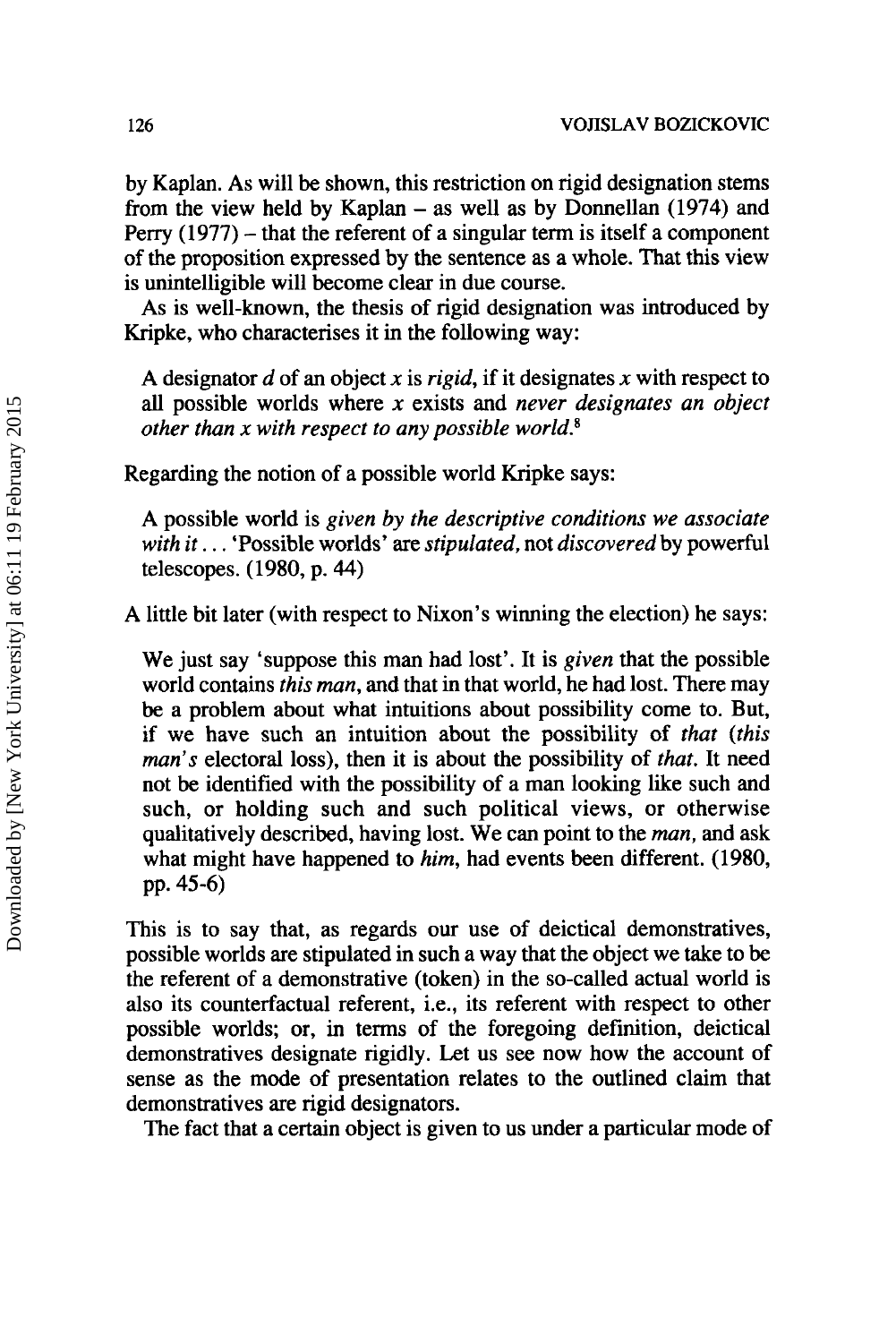presentation does not clash with the stipulation that, when a certain object is referred to by a certain demonstrative (token), it is still referred to by it when we consider the object counterfactually. What is more, the rules governing a demonstrative commit us to the thesis of rigid designation. This is because according to these rules a deictical demonstrative can be used to refer only to an object that is related to us in a certain sort of way, i.e., under a particular mode of presentation. Thus we cannot refer by means of a deictical demonstrative to a possible, non-actual, object such as a unicorn, for it is not related to us in the way required by the correct use of a demonstrative.<sup>9</sup>

Because of these rules a deictical demonstrative can correctly be used to refer only to objects in the actual world and in such a way that when it refers to a certain object, it refers to it regardless of whether we state something about it with respect to the actual world or consider what might have happened to it (i.e., consider it counterfactually). This is to say that the referent of a demonstrative is kept fixed, i.e., that a demonstrative is a rigid designator.

A similar result can **be** achieved without appealing to the apparatus of possible worlds. Peacocke (1975) suggests a criterion which does not make use of this apparatus. According to this criterion, an expression is a rigid designator if and only if its referent 'directly enters into' the truth-conditions of a sentence containing the given expression; that is, the truth-condition for a sentence involving such **an** expression is that that object (or its unit sequence) satisfy a certain predicate or predicates. Thus, definite descriptions (in the use of them with which Kripke was concerned when he denied that they are rigid designators) are not rigid designators as the way in which they relate to objects, i.e., by specification, renders the objects to these truth-conditions 'indirectly'. On the other hand, Peacocke claims that on this criterion indexicals (which he calls demonstratives) are rigid.

With respect to this criterion, the conception of the sense of a demonstrative as the mode of presentation commits us again to the thesis that demonstratives are rigid designators. For it only makes sense to assume that the truth-conditions of a demonstrative sentence involve the object itself, i.e., involve it 'directly'. To assume that what is involved is not the object itself but the mode of presentation, is not viable. For two or more subjects can entertain the same referent of the same demonstrative (token) under different modes of presentation. Consequently, if the truth-condition of a demonstrative sentence does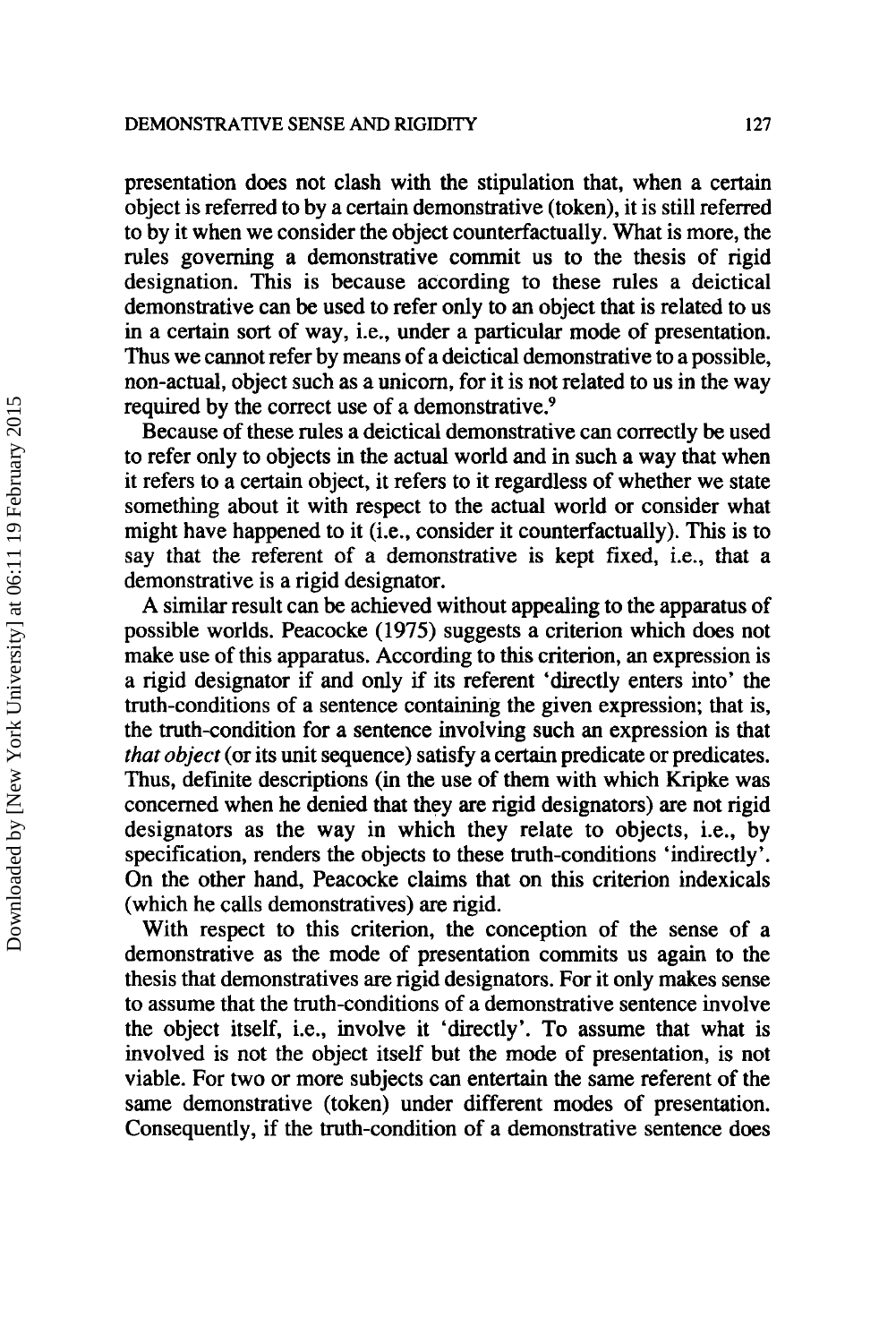not involve the object itself the truth of a sentence (Thought) is relative to the particular subject entertaining it.

This account differs from that offered in Kaplan's work 'Demonstratives' in that he claims that a proposition *expressed* by a demonstrative sentence involves the object itself, coinciding thus with its truth-condition. According to him, this is a better alternative to the view that such a sentence expresses a Fregean sense, since he suggests that the latter cannot account for the fact that the referent of a demonstrative (indexical) is kept fixed in all possible worlds. However, as we shall see shortly, Kaplan understands the Fregean sense to be something that mediates, in the way of determination, between the term and its referent, which, as is clear by now, has nothing to do with the kind of sense befitting a deictical demonstrative. The latter is, as we have seen, in perfect harmony with the rigidity thesis.

Kaplan's central thesis is that demonstratives and indexicals in general are not only rigid in the sense discussed above, but directly referential, where this is taken to mean the following:

. . . I intend to use 'directly referential' for an expression whose referent, once determined, . . . is taken as *being* the propositional component. (1989, p. 493)

This is to say that the proposition expressed by a sentence containing a deictical demonstrative includes the referent of the demonstrative *itself*. This view of the structure of a singular proposition (which Kaplan takes from Russell's *Principles ofMathernatics)* faces, however, the problem of accounting for the paradox of identity, and being aware of this Kaplan seeks a solution by appealing to a Fregean sense that he attributes to the speaker's *demonstration* (e.g., his pointing at the object). That is, he claims that the analogy between definite descriptions and demonstrations is close enough to provide a sense and reference analysis of the 'meaning' of a demonstration on the model of the definite description. With this analogy in mind he writes:

The same individual could be demonstrated by demonstrations so different in manners of presentation that it would **be** informative to a competent auditor-observer to be told that the demonstrata were one. For example, it might be informative to you for me to tell you that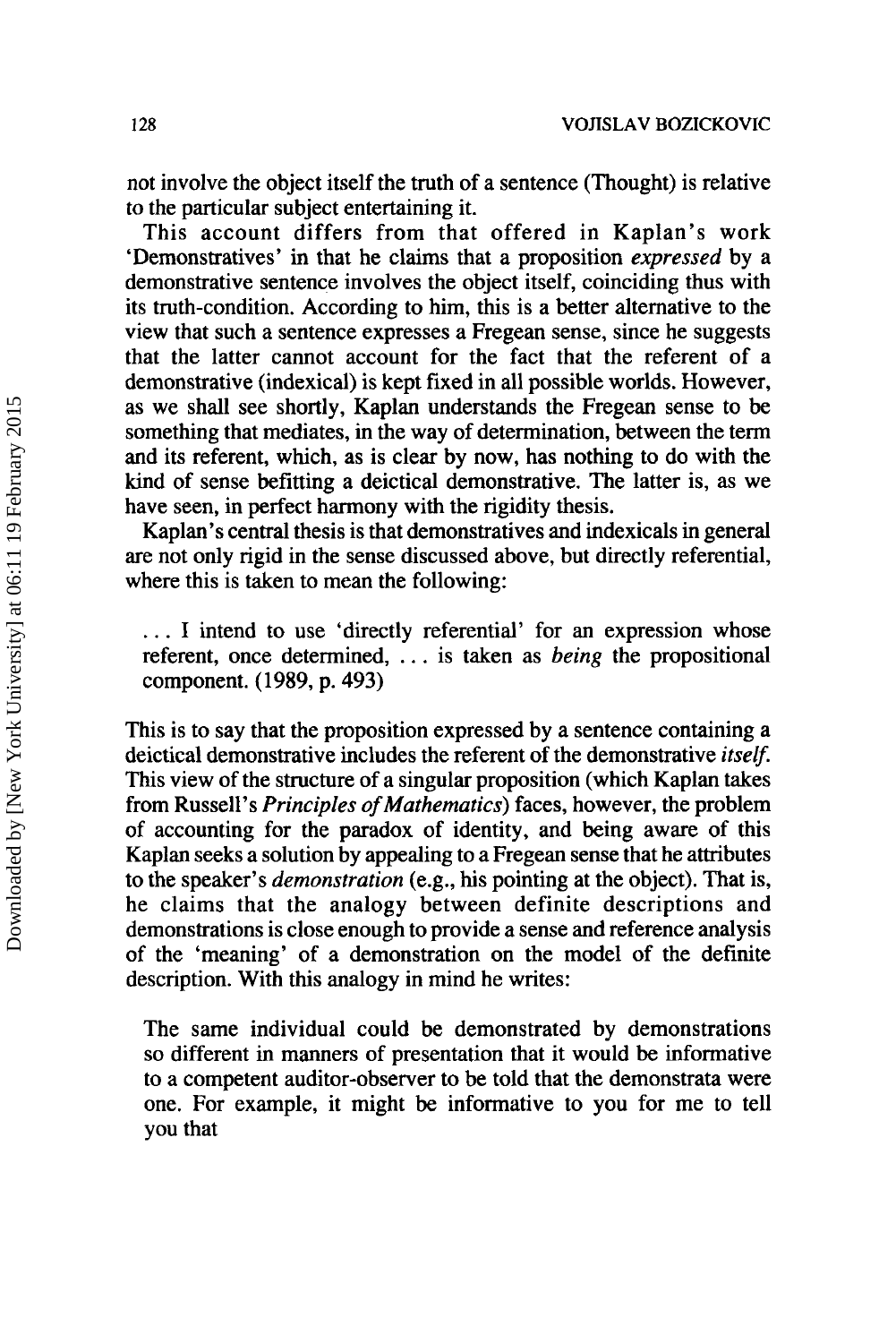That [pointing to Venus in the morning sky] is identical with that [pointing to Venus in the evening sky].

(I would, of course, have to speak very slowly). The two demonstrations . . . which accompanied the two occurrences of the demonstrative expression 'that' have the same demonstratum but distinct manners of presentation. It is this difference. . . that accounts, the Fregean claims, for the informativeness of the assertion. (1989, pp. *5* **14-5)** 

What Kaplan seems to mean is that Frege's other conception of sense discussed in section I above  $-$  that the sense of a demonstrative is constant on all occasions of its use  $-$  cannot solve the paradox of identity, as we have already established. Hence, that kind of sense has to be replaced with some other which can fulfil this role. This, according to Kaplan, gives rise to what he calls 'the Fregean theory of demonstratives' which takes the sense of a demonstration accompanying an utterance of a demonstrative to be the sense of the demonstrative itself in order to solve the paradox. However, as we have seen in section I above, the paradox is solved in terms of the sense as the mode of presentation of the referent, which seems to provide us with its only intelligible solution.

According to Kaplan, what is wrong with 'the Fregean theory of demonstratives' is this. As in the case of definite descriptions, the sense of a demonstration which the corresponding demonstrative takes on determines its referent (if any) by specification, and as such it can specify different objects in different possible worlds. Thus, according to this theory, demonstratives are not rigid. However, since Kaplan believes that demonstratives are rigid, he concludes that this theory is wrong. Yet, as discussed, he believes that the sense of a demonstration provides the solution to the paradox of identity; that is, he accepts what he calls 'the Fregean theory of demonstrations'.

However, as will become clear shortly, the sense of a demonstration provides us with no solution at all. Nevertheless, it does provide us with the solution to a parallel paradox that arguably arises not with demonstratives but with acts of demonstration. As with definite descriptions, this paradox concerns the hearer's not being aware that the senses of two or more acts of demonstration on the part of the speaker demonstrate one and the same object by specification. This kind of situation occurs when, for example, the speaker points more than once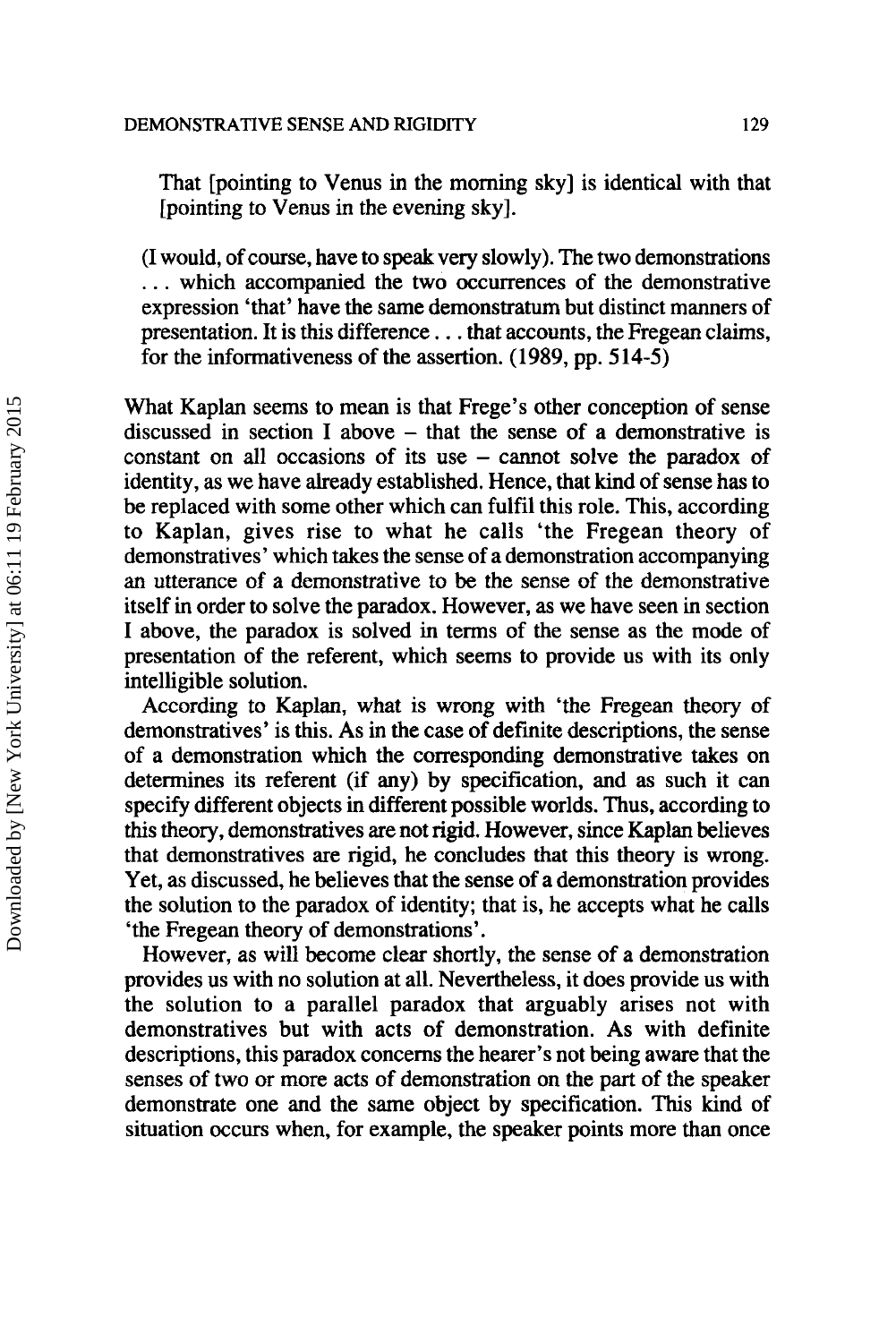to **an** object located behind the hearer's back and the hearer takes these pointings to specify two different objects, rather than different aspects of the one object.

The paradox concerning deictical – or, as Kaplan calls them, perceptual - demonstratives, the primary concern for both Kaplan and this paper, is by contrast always an outcome of the subject's perceptual discrimination of the relevant object. The foregoing Venus example as well as the following statement from his 'Afterthoughts' make clear that this is also how Kaplan sees this paradox:

We will need to be able to formulate sentences of the formal language in which different intentions are associated with different syntactic Occurrences of a demonstrative, if we are to face the looming challenge of Frege's Problem, in which one who is simultaneously perceiving two parts of what may or may not be a single object asserts 'That, is that,'.(p. 587)

Kaplan is, however, running together the sense as the mode under which an object is given to the subject with the sense of a demonstration which is in fact of a different type. He believes that he is providing a solution to Frege's Problem in terms of the latter kind of sense, though he is in fact trading on the former one. However, he is in no position to acknowledge the former since it is inconsistent with his view that a singular proposition contains the object referred to as its component.<sup>10</sup>

Further, the view that the referent itself is a propositional component, where a proposition is taken to be a certain state of affairs, makes sense only in conjunction with the view that what is *expressed* by a demonstrative sentence is a Fregean sense. Accordingly, it can be granted that such a sentence *asserts* a certain proposition, but does not express it.

Now, despite the impression that Kaplan's view commits him to the bare knowledge thesis, he insists that his account of Frege's Problem refutes this thesis, i.e., 'direct acquaintance theories of direct reference' in his terminology. In section XVII of 'Demonstratives' he addresses this issue. By this stage he has enriched his apparatus by introducing the demonstrative 'dthat'. This is 'a special demonstrative which requires completion by a description and which is treated as a directly referential term whose referent is the denotation of the associated description . . .' *(op. cit., p.* 521) Kaplan writes it as 'dthat  $[\alpha]$ ', where ' $\alpha$ ' is any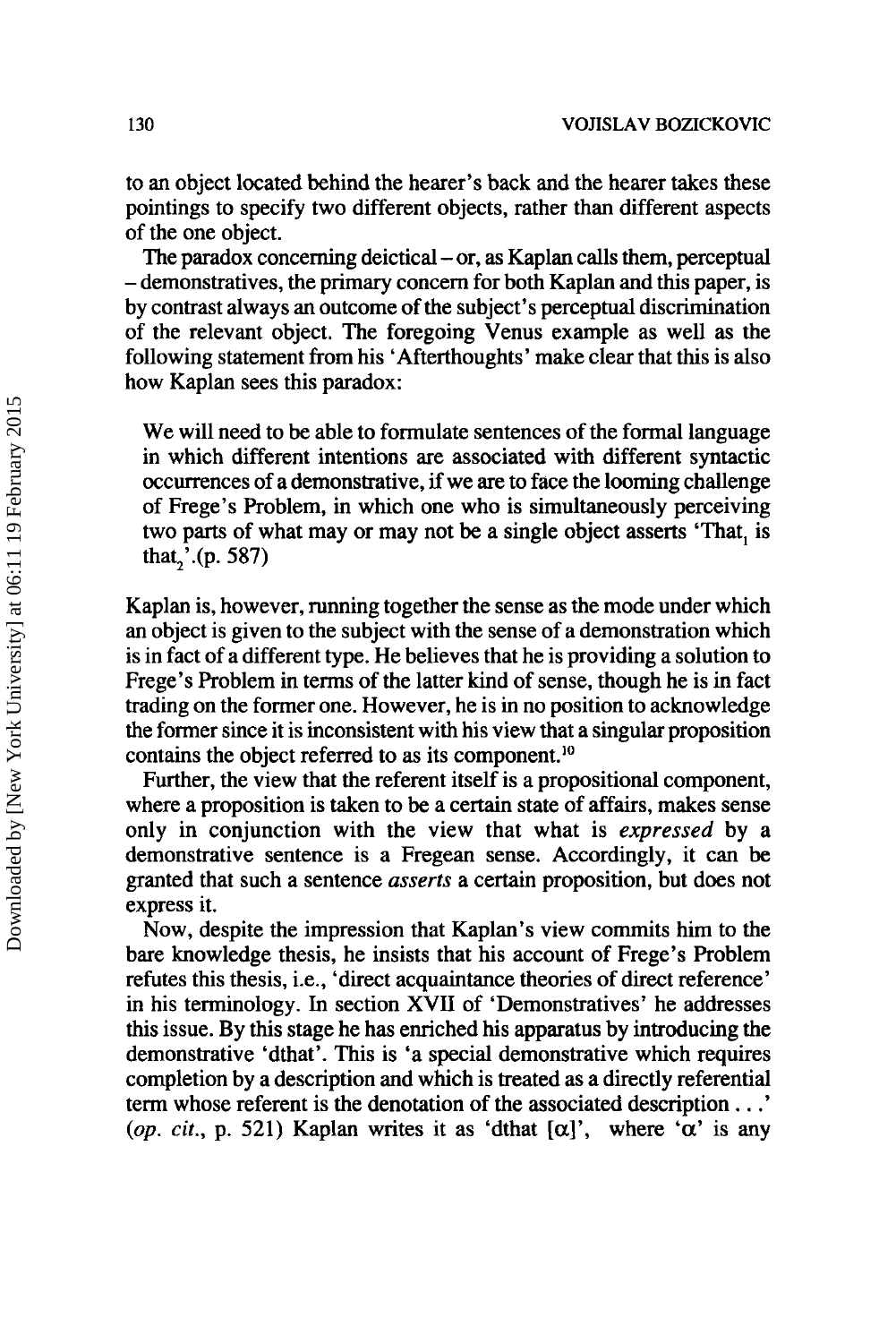description (or any singular term), while 'dthat' is the demonstrative 'that' with the following singular term functioning as its demonstration.

As with Kaplan's treatment of demonstrations, he now seeks to solve the paradox of identity by appealing to the difference in the senses of descriptions accompanying two co-referring utterances of a demonstrative. It is, however, by no means obvious that each utterance of a demonstrative hinges in this way either overtly or tacitly on some description(s). However, granting that it does, Kaplan then faces a problem parallel to that regarding the sense of a demonstration. As discussed, the kind of sense which determines its referent by specification cannot solve the paradox of identity that arises with respect to identity statements featuring deictical, i.e., perceptual, demonstratives. This is because the latter is always an outcome of the subject's perceptual discrimination of the relevant object, not of the object's different specifications.

The same considerations hold for Kaplan's latest proposal. In the passage from 'Afterthoughts' quoted above he appeals to different intentions that are to be associated with different syntactic occurrences, i.e., tokens, of a demonstrative if we are to face the looming challenge of Frege's Problem. That is, he now considers the demonstration associated with an utterance of a demonstrative **as** a mere externalisation of the speaker's directing intention. *(ibid.* p. **582)** However, the speaker's directing intention can no more solve this problem than can the sense of a demonstration. It is clear by now that this problem is an outcome of the subject's perceptual discrimination of the relevant object and not something that results from those features and devices whose role is to enable the subject to single the object out. None of the features proposed by Kaplan solve this problem; his theory of direct reference only amounts to just another 'direct acquaintance theory of direct reference'. $11,12$ 

### **NOTES**

**<sup>1.</sup> See, for example, Lyons 1975. I leave out of consideration the anaphoric use of a demonstrative which would** require **special treatment. By amphora I mean the kind of relationship that holds between, e.g., a pronoun and its antecedent (see Chastain 1975. p. 204). That a particular demonstrative expression is used anaphorically usually means that it either functions as a variable bound by its antecedent quantifier phrase, or that it is what Geach calls a pronoun of laziness, i.e..**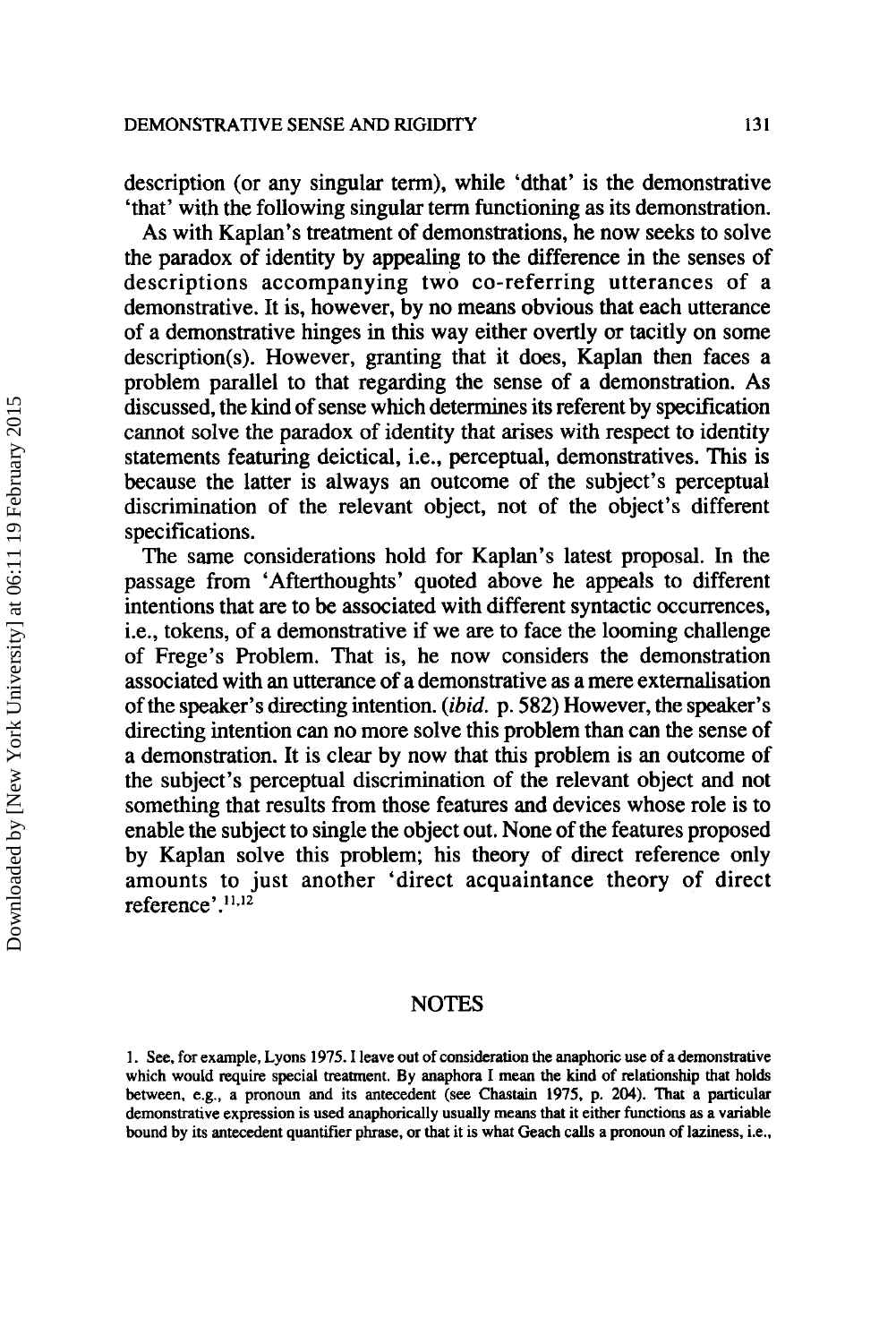a pronoun that simply goes proxy for some expression constructible from words occurring in the syntactic environment of its antecedent, and which is employed to avoid repetitious language (see Geach 1972 and Edelberg 1986).

2. This example is based on one in Perry 1977.

3. Evans 1985. In supplementing the intuitive notion of a way of thinking of something, he suggests that we can appeal to the general idea of an account of what makes it the case that a thought is about the object it is about. Two people will then be thinking of an object in the same way if and only if the account of what makes the one person's thought about that object is the same **as** the account of what makes the other person's thought about that object. *See* also his 1982, section 1.5.

**4.** For a discussion of the impossibility of bare knowledge of the referent of **an** expression see Dummett 1975, p.124 ff., and 1976, pp.128-9, **as** well as his 1991, chapter *5.* 

**5.** This is a paraphrase of what he says about the sense of a proper name: 'The sense of a proper name is **grasped** by everybody who is sufficiently familiar with the language or totality of designations **to** which it belongs' (1980, p. 57).

6. In this paper I will not discuss the question of the relationship **between** the mode of presentation and the linguistic meaning of a demonstrative. For this relationship **see,** for example, McDowell 1984. According to him, particular modes of presentation can be grouped into sorts; different modes of presentation can present their different objects in the same sort of way - for instance by exploiting their perceptual presence. And the univocity of a context-sensitive expression can be registered by associating it with a single sort of mode of presentation.

7. **See** Kaplan's manuscript 'Demonstratives' which was circulating for years **as** a mimeograph. It has now been published (referred to here **as** Kaplan 1989), and is accompanied by his new paper entitled 'Afterthoughts' which includes his current critical stance towards some of the theses advocated in the main body of the text. However, 'Afterthoughts' does not reveal whether Kaplan still maintains the view that **a** demonstrative cannot have both a Fregean sense and be rigid.

8. This statement of Kripke's originates from Kripke's letter to Kaplan reprinted in the aforementioned 'Afterthoughts' (p. 569). It is intended to settle the issue **as** to what Kripke really meant by calling a designator rigid, given that Kaplan (as well **as** Salmon 1982, pp. 33-4) had found that Kripke had dealt with more than one **type** of rigid designator ('Demonstratives', section IV). The new formulation is also **useful** as it is stated in terms of the expression 'with respect to all possible worlds' rather than 'in every [all] possible world[s]', which can be found in his original definitions, e.g., in Kripke 1971, p.145 and in Kripke 1980, p.48. The phrase 'with respect to' captures Kripke's intention more accurately than the earlier expression 'in'.

*9.* That such objects **are** not related to us in this way is another way of saying - **as** David Lewis does - that there isn't any trans-world causation. Referring to Kripke's remark quoted above that possible worlds **are** not discovered by telescopes, he claims that the lack of such causation is the real reason why there could not be **a** very powerful telescope for viewing other worlds. 'Telescopic viewing, like other methods of gathering information, is a causal process: a 'telescope' which produced images that were causally independent of the condition of the thing 'viewed' would be a bogus telescope. **No** trans-world causation, no trans-world telescopes.' (1986, p.80)

10. Furthermore, there are cases in which the paradox arises though the acts of demonstration associated with two utterances of **a** demonstrative have the same sense, **as** well **as** cases in which there is no demonstration and consequently no sense of a demonstration. Kaplan is aware of the latter kind of case and claims that in such circumstances a demonstration is opportune: 'However a demonstration may also be opportune and require **no** special action on the speaker's part, **as** when someone shouts 'Stop that man' while only one man is rushing toward the door.' ('Demonstratives'. note 9, p. 490) Yet it is hard to imagine that such a demonstration can have the kind of sense that determines its referent by specification.

11. Kaplan also considers the possibility that the cognitive difference relevant to Frege's Problem that **arises** with respect to proper names might rest **on** nothing more than syntax *(see* the last section